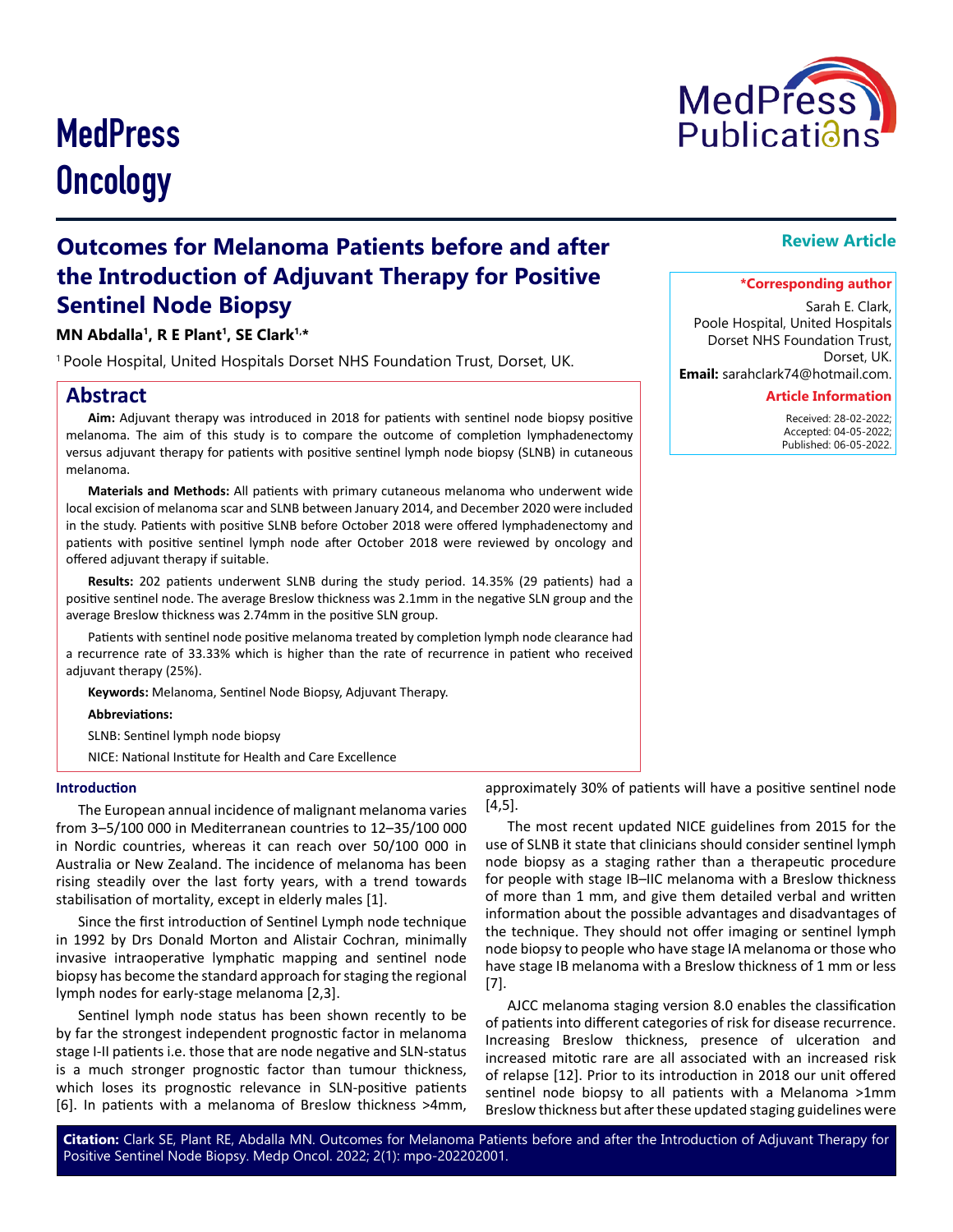published sentinel node was offered to all patients with a Breslow thickness >0.8mm [8,9]. Patients with pT3b melanoma (2-4mm Breslow thickness with ulceration) and above undergo CT staging prior to sentinel node biopsy to exclude distant metastases before surgery in this higher risk group. Patients are not offered sentinel lymph node biopsy if they are not fit for general anaesthetic and have a careful discussion regarding the role of sentinel biopsy if they have co-morbidities which will exclude them from adjuvant therapy. If not suitable for adjuvant therapy they may still have sentinel biopsy for the prognostic information it provides and to make them eligible for imaging surveillance as part of their follow up protocol.

Five adjuvant therapy trials have now reported: EORTC 18,071, CheckMate 238, EORTC1325/Keynote 054, Combi- AD and Brim-8. The inclusion criteria, based around AJCC version 7 rather than version 8.0, varied between the trials, ranging from Stage IIC to Stage IV resection. All five trials showed a significant improvement in relapse-free survival; however, three of the trials are too immature to report on overall survival [10].

NICE guidelines published in 2018 recommended the use of adjuvant treatment for stage III melanoma with lymph node involvement in adults who have had complete resection. The aim of adjuvant treatment is to treat residual microscopic disease after resection to reduce the risk of relapse and progression to metastatic disease, which is currently considered incurable [11]. Before the first introduction of NICE guidelines for adjuvant therapy for Stage III patients with sentinel node positive disease were offered completion lymphadenectomy and/or routine clinical and radiological surveillance.

A variety of factors influence the decision to offer adjuvant therapy and guide the choice of systemic anticancer therapy. Factors include the risk of disease recurrence, stage at diagnosis, BRAF mutation status, and patient characteristics including age, comorbidities, and personal preferences. If appropriate, the patients should also be encouraged to participate in clinical trials.

Patients with low-risk node-positive disease (stage IIIA) are usually reviewed by the oncology team and a careful discussion held explaining the risk and benefits of adjuvant treatment versus surveillance. Data indicates that these patients are at a lower risk of disease recurrence and have five year relapse free survival (RFS) of over 90% [13]. For patients with stage IIIA disease and BRAF-mutated primary cancer, who are keen for treatment, adjuvant targeted therapy with one year of dabrafenib plus trametinib is a reasonable option to surveillance. BRAF targeted therapy has manageable side effects and the COMBI-AD trial [14] demonstrated improved overall survival (OS).

High-risk node-positive disease (stage IIIB, IIIC, IIID) remain at significant risk for disease recurrence even after surgical resection [15]. Adjuvant systemic therapy should be discussed with these patients. Treatment should be offered in order to reduce the risk of recurrence and improve overall survival. For patients with resected, high-risk node-positive disease lacking a BRAF V600 mutation, one year of adjuvant immunotherapy with a programmed cell death-1 inhibitor (PD-1) is discussed. Systemic anticancer agents include either nivolumab [16] or pembrolizumab [17] as both improved RFS and were well tolerated.

Other systemic therapies such as ipilimumab and interferon have been investigated for use in the adjuvant setting, however

due to the lack of efficacy and risk of severe toxicity are not used in the U.K.

The use of immunotherapy in patients with stage IIB and IIC is being assessed and results may change future practice.

The purpose of our study is to evaluate all the patients with stage III melanoma and positive SLNB treated in our hospital from 2014 to December 2020.

#### **Materials and Methods**

#### **Study characteristics:**

A retrospective observational study was carried out. We included all patients with melanoma who underwent SLNB at Poole General Hospital, from January 2014 to December 2020.

The following was recorded from the Electronic Patient Record.

- • Breslow thickness of primary melanoma
- **Staging**
- Histology of Sentinel node
- Treatment received

The patient data was analysed in 2021 which meant length of follow up varied between 1 and 6 years.

In our study, recurrent disease is defined as distant metastasis, the presence of melanoma in a lymph node basin, or local recurrence at the primary site.

#### **Lymphatic Mapping and Surgical Technique:**

The day before, or the morning of surgery, all patients underwent preoperative lymphatic mapping with 0.5-1 mCi of Tc99 m injected intra-dermally at the site of primary melanoma. The SLN was identified by the nuclear physician using a handheld gamma probe and then marked on the skin with a permanent marker. Immediately preoperatively 2 ml of Patent Blue dye was injected intra-dermally at the site of primary melanoma scar. All basins identified as radioactive were explored through limited incisions directed by the handheld gamma probe. The SLN was defined as the node with the highest radioactive count. This node was identified and removed, and it was sent in formaldehyde solution directly to the Department of Pathology. Any node(s) with >10% count rate of the most radioactive node was also removed and analysed. Intraoperative SLN histological analysis was not performed on any patient. Patients also underwent a simultaneous wide local excision of the primary melanoma site with margins excised according to current guidelines.

#### **Histologic Analysis of Surgical Specimens:**

The submitted SLN were reviewed by routine histopathological study (Haematoxylin and Eosin) and by immune-histochemical methods (S-100 and Human Melanoma Black 45). A macrometastasis was defined as >2mm of melanoma within the sentinel node. A micro metastasis was defined as <2mm of melanoma within the node.

#### **Results:**

#### **Overall results:**

A total of 202 Sentinel Node Biopsies were performed and of these 29 were positive for melanoma (14.35%). This data is shown in Figure 1. The average Breslow thickness was 2.1mm in the negative SLN group with the majority having a pT2a tumour as illustrated in Figure 2. The average Breslow thickness was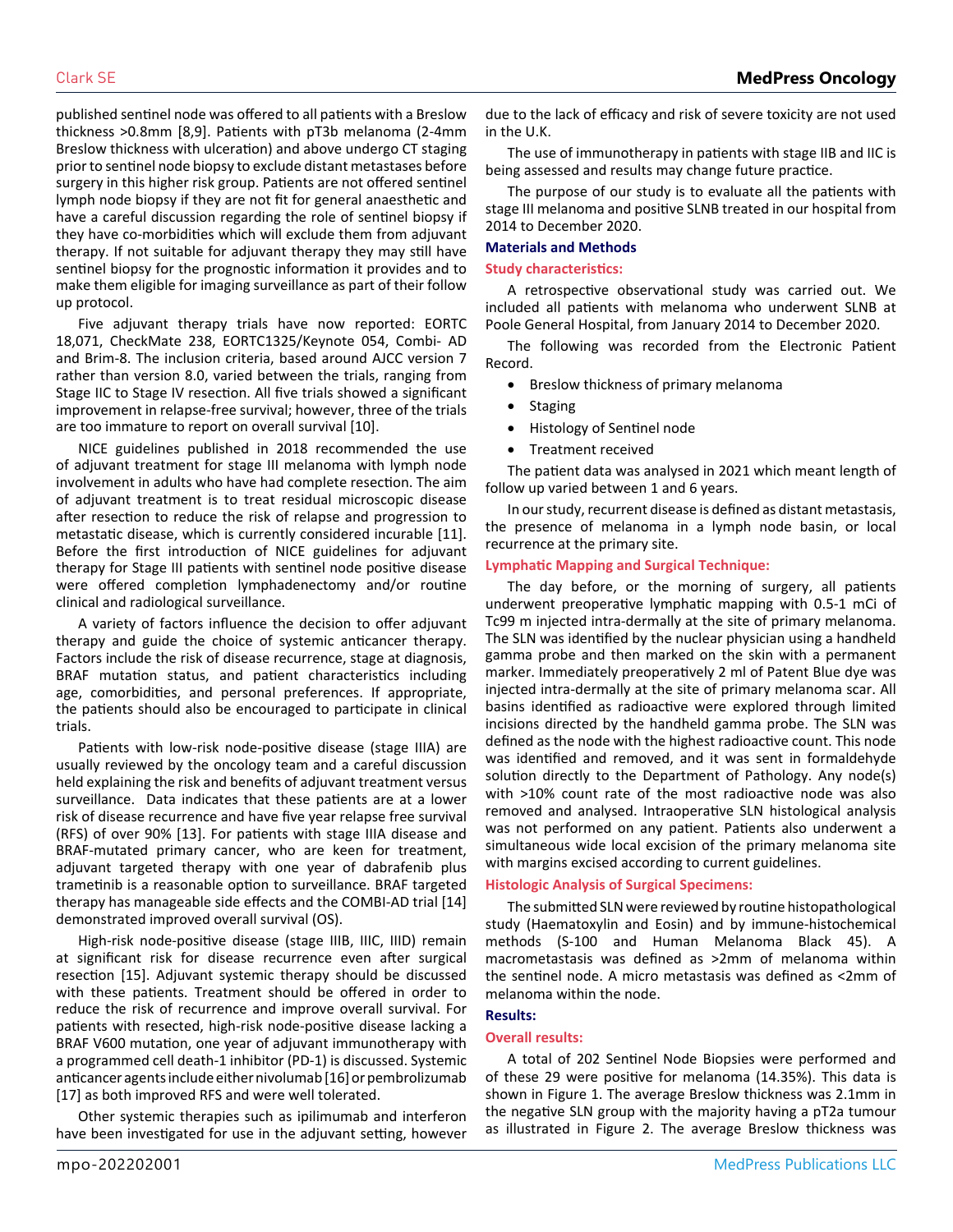2.74mm in the positive SLN group with the majority having pT3 tumours as shown in Figure 3.



**Figure 1:** Graph to show percentage of positive and sentinel nodes.







patients with a positive sentinel node.

### **Analysis of Patients before Introduction of Adjuvant Therapy:**

Before the introduction of adjuvant treatment in late 2018 the total number of patients who underwent sentinel node biopsy was 125. Of these 15 had macro-metastasis within the sentinel node (12%) with an average Breslow thickness of 2.50 mm, and went on to have completion nodal clearance, 2 patients had micro-metastasis which didn't require further treatment.

Follow up data from the sentinel node positive patients (n=15) who had nodal clearance, showed 4 died from melanoma recurrence, 1 had recurrence but is still alive, 2 were lost follow up and 8 patients are alive with no evidence of recurrence. In this group, the recurrence rate was 33.3% with an average Breslow thickness of 2.50 mm.

#### **Analysis of Patients after Introduction of Adjuvant Therapy:**

Since the introduction of adjuvant treatment in late 2018, 77 patients have undergone sentinel node biopsy out of which 11 proved to have macro-metastasis with the sentinel node (14.3%), with an average Breslow thickness of 2.84 mm, 3 of these were not eligible for adjuvant treatment due to their medical conditions. One patient had micro-metastasis in the node and did not require further treatment.

Follow up data from the group of patients (n=11) who had macrometastasis in the sentinel node confirmed that 2 died from melanoma recurrence, 1 had recurrence (mot eligible for adjuvant) and 6 alive with no evidence of recurrence. The recurrence rate in this group of patients was 25%.

**Table 1:** Overall outcomes for patients with a positive sentinel node

|                                                            | Positive SLNB | Treated | Recurrence<br>Rate | Died from<br>Melanoma | Recurrence | Alive with No<br>recurrence |
|------------------------------------------------------------|---------------|---------|--------------------|-----------------------|------------|-----------------------------|
| Patients treated prior to<br>adjuvant therapy              | 17            | 15      | 33.33%             | Λ                     |            |                             |
| Patients treated after<br>introduction of adjuvant therapy | 12            | 8       | 25%                |                       |            |                             |

#### **Discussion**

We accept the limitations of this study include the small number of patients and that some patients have been lost to follow up. This is not a formal randomised controlled study but an observational study due to change in management as new guidelines have been introduced. The aim of the study was to see if there was improved survival in the group of positive sentinel node patients treated with adjuvant therapy compared to those treated with completion lymphadenectomy. The overall results have shown improved outcome in patients treated with adjuvant therapy compared to those who had nodal clearance, unfortunately the numbers are too small to perform meaningful statistical analysis. The improvement in survival is in addition to sparing the patients complications from nodal clearance surgery such as lymphoedema, seroma, nerve damage and long term pain which can be quite debilitating for some patients.

The length of follow up varies between patients with the longest being 6 years and the shortest 1 year so long term follow up data is needed to see if the difference in recurrence rate persists at 10 years.

Our results indicate that the current guidelines recommending adjuvant therapy in preference to nodal clearance in patient with positive sentinel nodes should be followed as they offer patients the best prognosis. In this study, patients with stage III melanoma treated by completion lymph node clearance had a recurrence rate of 33.33% which is considerably higher than the rate of recurrence in patient who received adjuvant therapy (25%). In conclusion, in this observational study adjuvant therapy showed significant longer recurrence-free survival than nodal clearance and avoided further surgery and associated surgical complications.

# **References:**

1. [Hollestein LM, van den Akker SAW, Nijsten T et al. Trends](https://pubmed.ncbi.nlm.nih.gov/21543630/)  [of cutaneous melanoma in The Netherlands: increasing](https://pubmed.ncbi.nlm.nih.gov/21543630/)  [incidence rates among all Breslow thickness categories](https://pubmed.ncbi.nlm.nih.gov/21543630/) [and rising mortality rates since 1989. Ann Oncol. 2012; 23:](https://pubmed.ncbi.nlm.nih.gov/21543630/) [524-530.](https://pubmed.ncbi.nlm.nih.gov/21543630/)